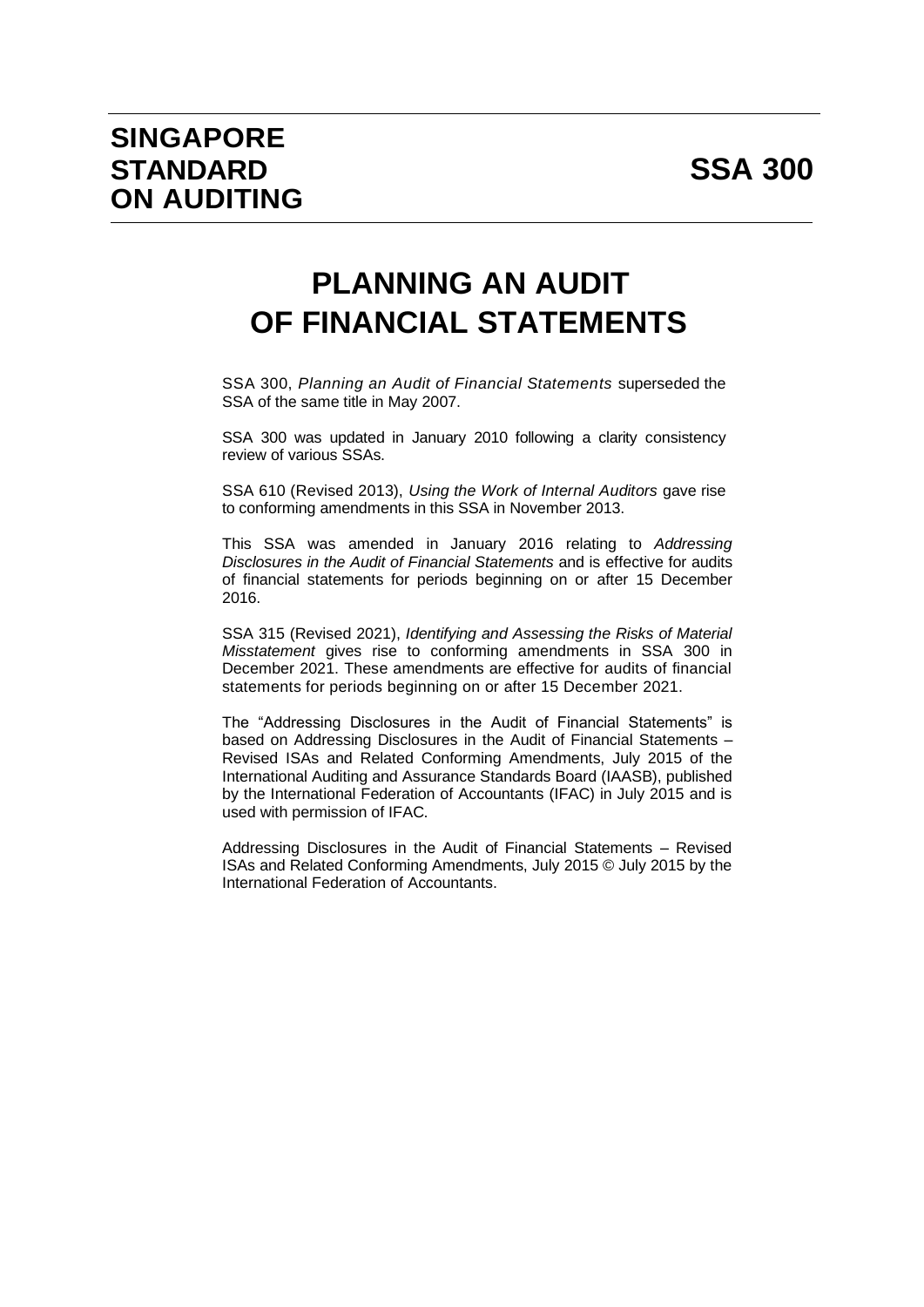#### **SINGAPORE STANDARD ON AUDITING 300**

#### **PLANNING AN AUDIT OF FINANCIAL STATEMENTS**

(Effective for audits of financial statements for periods ending on or after 15 December 2021)

#### **CONTENTS**

**Foreword** 

Paragraph

| Introduction                                                        |              |
|---------------------------------------------------------------------|--------------|
| Scope of this SSA                                                   | $\mathbf{1}$ |
| The Role and Timing of Planning                                     | 2            |
| <b>Effective Date</b>                                               | 3            |
| Objective                                                           | 4            |
| <b>Requirements</b>                                                 |              |
| Involvement of Key Engagement Team Members                          | 5            |
| <b>Preliminary Engagement Activities</b>                            | 6            |
| <b>Planning Activities</b>                                          | $7 - 11$     |
| Documentation                                                       | 12           |
| Additional Considerations in Initial Audit Engagements              | 13           |
| <b>Application and Other Explanatory Material</b>                   |              |
| The Role and Timing of Planning                                     | $A1-A3$      |
| Involvement of Key Engagement Team Members                          | A4           |
| <b>Preliminary Engagement Activities</b>                            | A5-A7        |
| <b>Planning Activities</b>                                          | A8-A17       |
| Documentation                                                       | A18-A21      |
| Additional Considerations in Initial Audit Engagements              | A22          |
| Appendix: Considerations in Establishing the Overall Audit Strategy |              |

Singapore Standard on Auditing (SSA) 300, *Planning an Audit of Financial Statements* should be read in conjunction with SSA 200, *Overall Objectives of the Independent Auditor and the Conduct of an Audit in Accordance with Singapore Standards on Auditing*.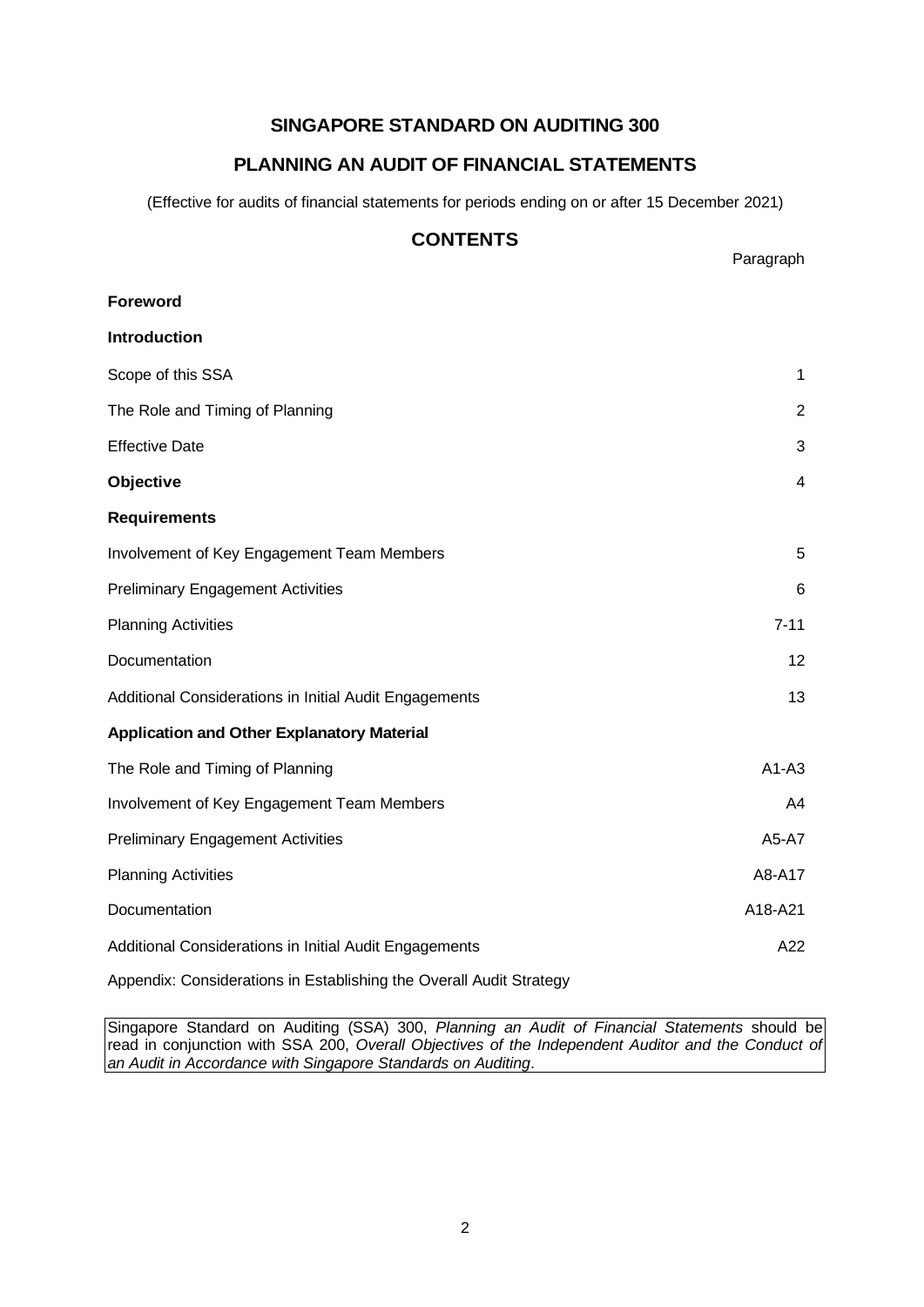# **SINGAPORE STANDARD SSA 300 ON AUDITING**

### **Foreword**

This Standard is based on International Standard on Auditing 300.

#### **Introduction**

#### **Scope of this SSA**

1. This Singapore Standard on Auditing (SSA) deals with the auditor's responsibility to plan an audit of financial statements. This SSA is written in the context of recurring audits. Additional considerations in an initial audit engagement are separately identified.

#### **The Role and Timing of Planning**

- 2. Planning an audit involves establishing the overall audit strategy for the engagement and developing an audit plan. Adequate planning benefits the audit of financial statements in several ways, including the following: (Ref: Para. A1-A3)
	- Helping the auditor to devote appropriate attention to important areas of the audit.
	- Helping the auditor identify and resolve potential problems on a timely basis.
	- Helping the auditor properly organise and manage the audit engagement so that it is performed in an effective and efficient manner.
	- Assisting in the selection of engagement team members with appropriate levels of capabilities and competence to respond to anticipated risks, and the proper assignment of work to them.
	- Facilitating the direction and supervision of engagement team members and the review of their work.
	- Assisting, where applicable, in coordination of work done by auditors of components and experts.

#### **Effective Date**

3. This SSA is effective for audits of financial statements for periods beginning on or after 15 December 2021.

## **Objective**

4. The objective of the auditor is to plan the audit so that it will be performed in an effective manner.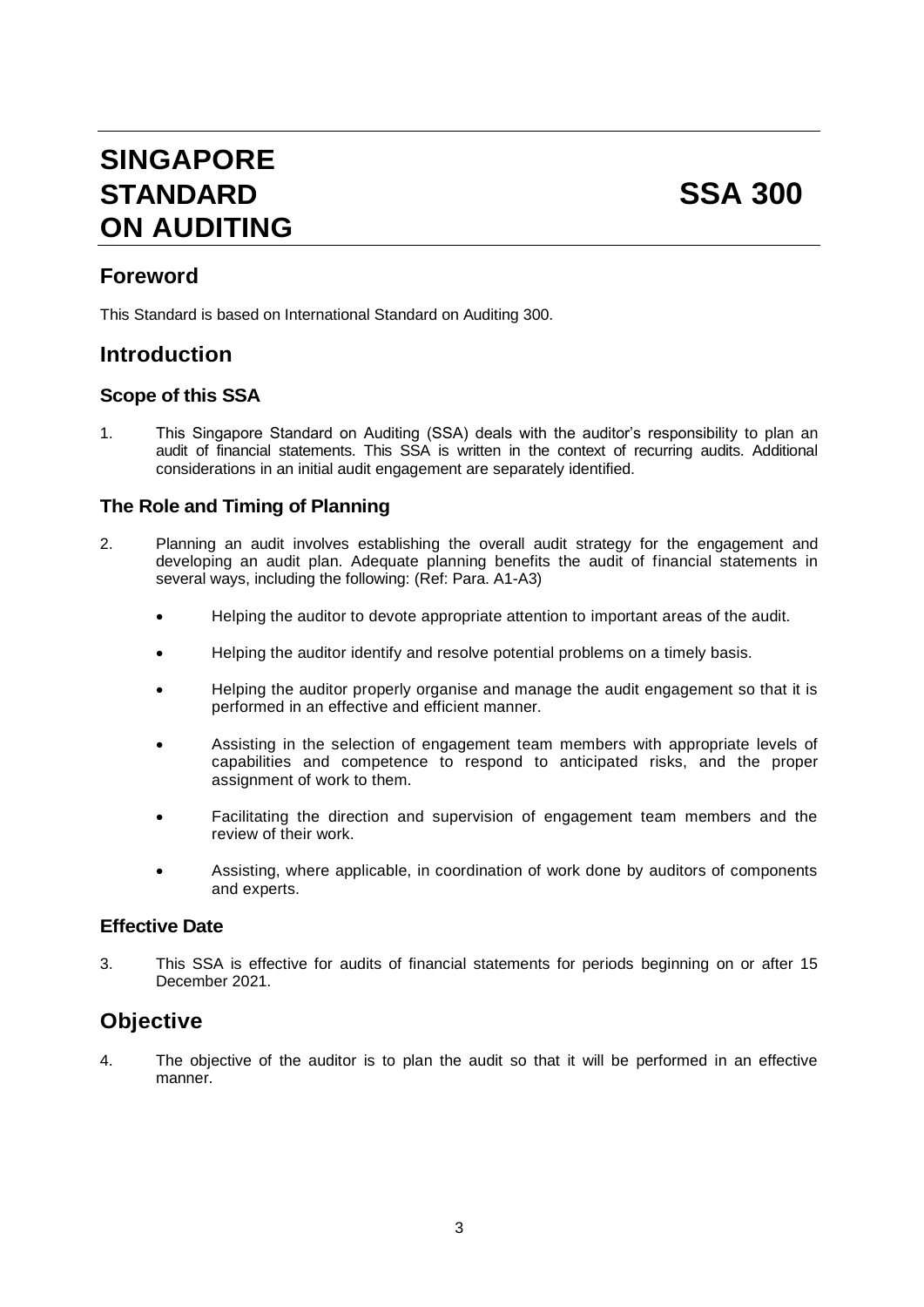## **Requirements**

#### **Involvement of Key Engagement Team Members**

5. The engagement partner and other key members of the engagement team shall be involved in planning the audit, including planning and participating in the discussion among engagement team members. (Ref: Para. A4)

#### **Preliminary Engagement Activities**

- 6. The auditor shall undertake the following activities at the beginning of the current audit engagement:
	- (a) Performing procedures required by SSA 220 regarding the continuance of the client relationship and the specific audit engagement<sup>1</sup>;
	- (b) Evaluating compliance with relevant ethical requirements, including independence, in accordance with SSA 220<sup>2</sup>; and
	- (c) Establishing an understanding of the terms of the engagement, as required by SSA 210<sup>3</sup>. (Ref: Para A5-A7)

#### **Planning Activities**

- 7. The auditor shall establish an overall audit strategy that sets the scope, timing and direction of the audit, and that guides the development of the audit plan.
- 8. In establishing the overall audit strategy, the auditor shall:
	- (a) Identify the characteristics of the engagement that define its scope;
	- (b) Ascertain the reporting objectives of the engagement to plan the timing of the audit and the nature of the communications required;
	- (c) Consider the factors that, in the auditor's professional judgment, are significant in directing the engagement team's efforts;
	- (d) Consider the results of preliminary engagement activities and, where applicable, whether knowledge gained on other engagements performed by the engagement partner for the entity is relevant; and
	- (e) Ascertain the nature, timing and extent of resources necessary to perform the engagement. (Ref: Para. A8-A11)
- 9. The auditor shall develop an audit plan that shall include a description of:
	- (a) The nature, timing and extent of planned risk assessment procedures, as determined under SSA 315 (Revised 2021)<sup>4</sup>.
	- (b) The nature, timing and extent of planned further audit procedures at the assertion level, as determined under SSA 330<sup>5</sup>.
	- (c) Other planned audit procedures that are required to be carried out so that the engagement complies with SSAs. (Ref: Para. A12–A14)

<sup>1</sup> SSA 220, *Quality Control for an Audit of Financial Statements*, paragraphs 12-13.

<sup>2</sup> SSA 220, paragraphs 9-11.

<sup>3</sup> SSA 210, *Agreeing the Terms of Audit Engagements*, paragraphs 9-13.

<sup>4</sup> SSA 315 (Revised 2021)*, Identifying and Assessing the Risks of Material Misstatement.*

<sup>5</sup> SSA 330, *The Auditor's Responses to Assessed Risks*.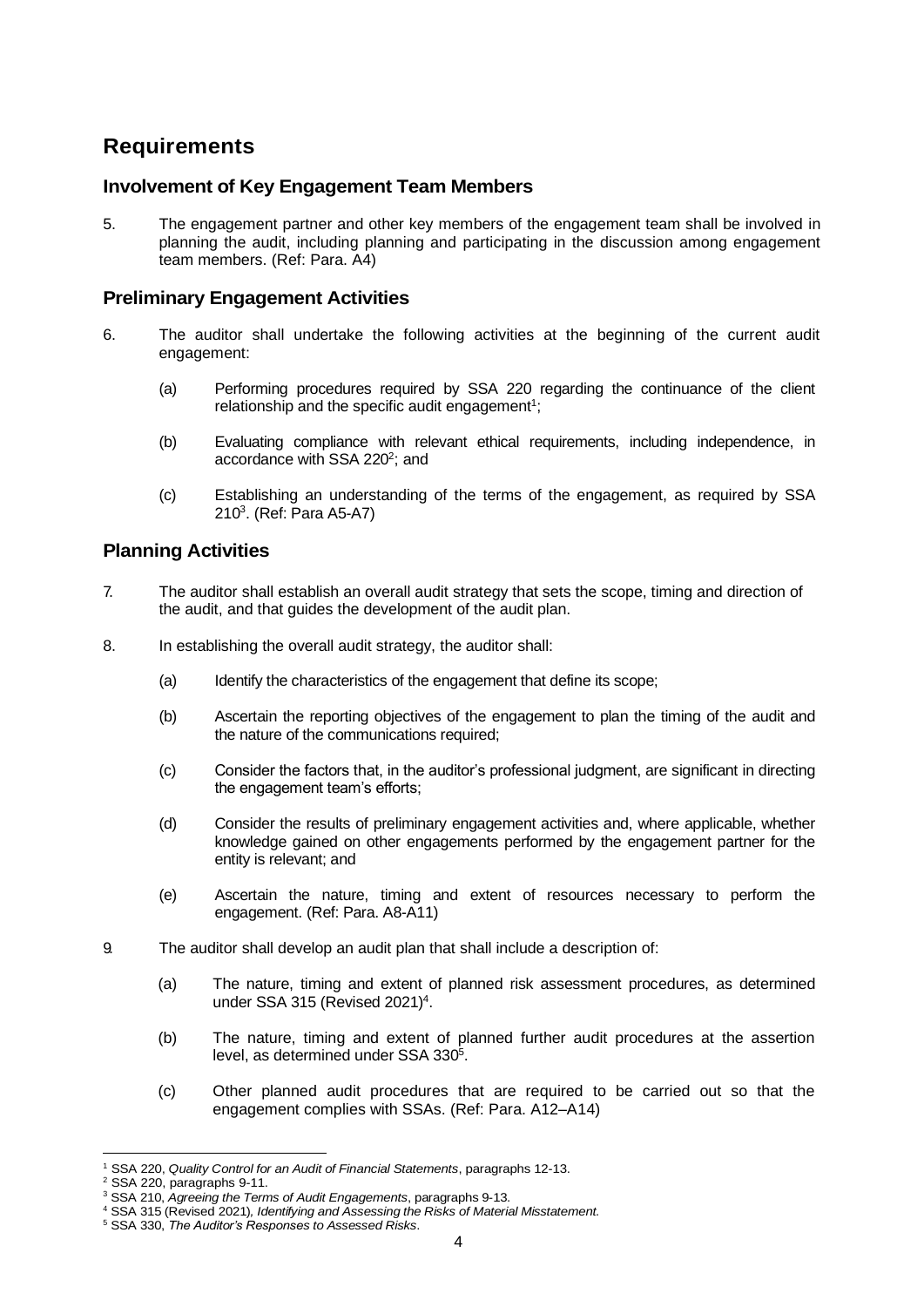- 10. The auditor shall update and change the overall audit strategy and the audit plan as necessary during the course of the audit. (Ref: Para. A15)
- 11. The auditor shall plan the nature, timing and extent of direction and supervision of engagement team members and the review of their work. (Ref: Para. A16-A17)

#### **Documentation**

- 12. The auditor shall include in the audit documentation $6$ :
	- (a) The overall audit strategy;
	- (b) The audit plan; and
	- (c) Any significant changes made during the audit engagement to the overall audit strategy or the audit plan, and the reasons for such changes. (Ref: Para. A18-A21)

#### **Additional Considerations in Initial Audit Engagements**

- 13. The auditor shall undertake the following activities prior to starting an initial audit:
	- (a) Performing procedures required by SSA 220 regarding the acceptance of the client relationship and the specific audit engagement<sup>7</sup>; and
	- (b) Communicating with the predecessor auditor, where there has been a change of auditors, in compliance with relevant ethical requirements. (Ref: Para. A22)

# **Application and Other Explanatory Material**

#### **The Role and Timing of Planning** (Ref: Para. 2)

A1. The nature and extent of planning activities will vary according to the size and complexity of the entity, the key engagement team members' previous experience with the entity, and changes in circumstances that occur during the audit engagement.

\* \* \*

- A2. Planning is not a discrete phase of an audit, but rather a continual and iterative process that often begins shortly after (or in connection with) the completion of the previous audit and continues until the completion of the current audit engagement. Planning, however, includes consideration of the timing of certain activities and audit procedures that need to be completed prior to the performance of further audit procedures. For example, planning includes the need to consider, prior to the auditor's identification and assessment of the risks of material misstatement, such matters as:
	- The analytical procedures to be applied as risk assessment procedures.
	- Obtaining a general understanding of the legal and regulatory framework applicable to the entity and how the entity is complying with that framework.
	- The determination of materiality.
	- The involvement of experts.
	- The performance of other risk assessment procedures.

<sup>6</sup> SSA 230, *Audit Documentation*, paragraphs 8-11, and A6.

<sup>7</sup> SSA 220, paragraphs 12-13.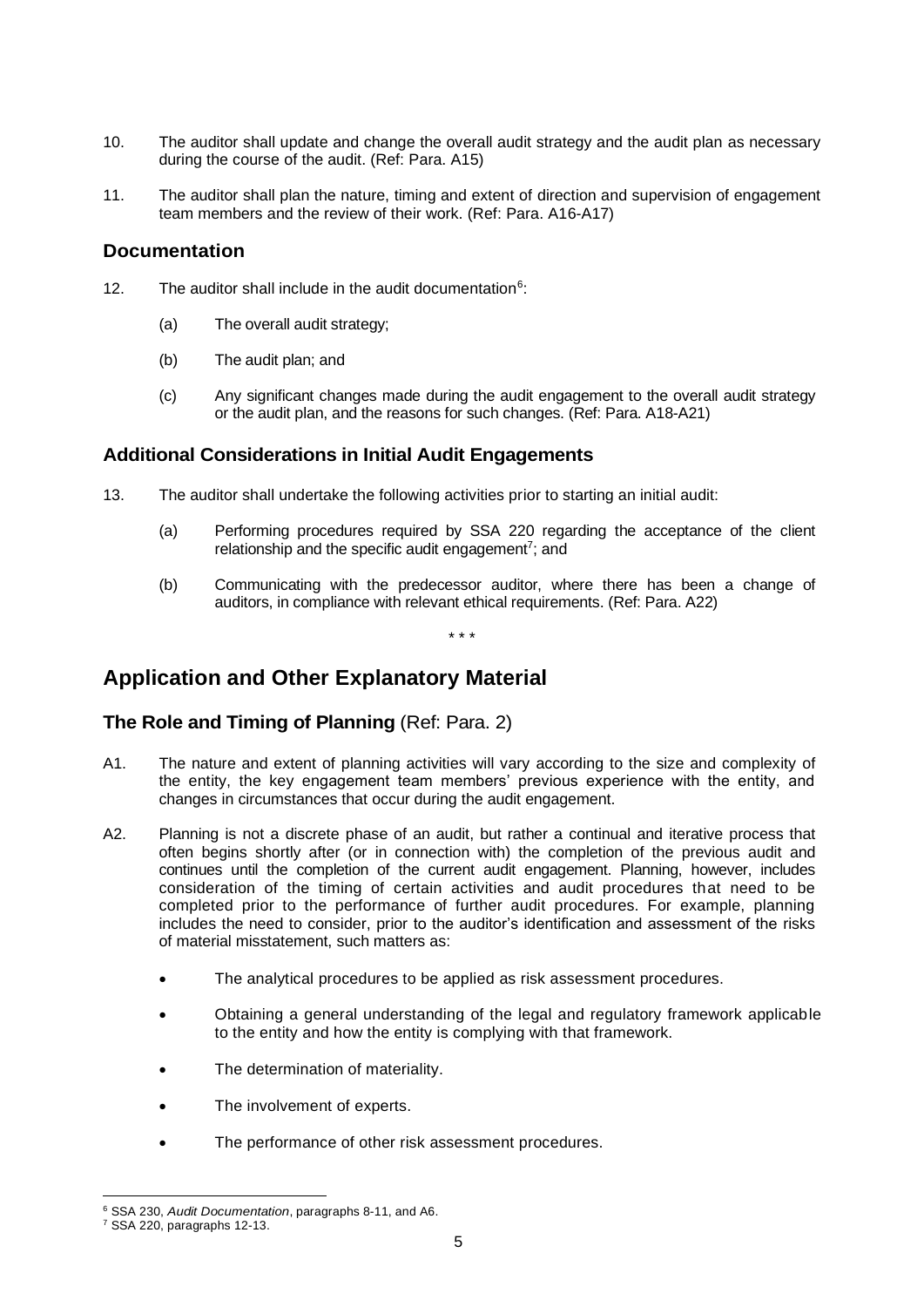A3. The auditor may decide to discuss elements of planning with the entity's management to facilitate the conduct and management of the audit engagement (for example, to coordinate some of the planned audit procedures with the work of the entity's personnel). Although these discussions often occur, the overall audit strategy and the audit plan remain the auditor's responsibility. When discussing matters included in the overall audit strategy or audit plan, care is required in order not to compromise the effectiveness of the audit. For example, discussing the nature and timing of detailed audit procedures with management may compromise the effectiveness of the audit by making the audit procedures too predictable.

#### **Involvement of Key Engagement Team Members** (Ref: Para. 5)

A4. The involvement of the engagement partner and other key members of the engagement team in planning the audit draws on their experience and insight, thereby enhancing the effectiveness and efficiency of the planning process<sup>8</sup>.

#### **Preliminary Engagement Activities** (Ref: Para. 6)

- A5. Performing the preliminary engagement activities specified in paragraph 6 at the beginning of the current audit engagement assists the auditor in identifying and evaluating events or circumstances that may adversely affect the auditor's ability to plan and perform the audit engagement.
- A6. Performing these preliminary engagement activities enables the auditor to plan an audit engagement for which, for example:
	- The auditor maintains the necessary independence and ability to perform the engagement.
	- There are no issues with management integrity that may affect the auditor's willingness to continue the engagement.
	- There is no misunderstanding with the client as to the terms of the engagement.
- A7. The auditor's consideration of client continuance and relevant ethical requirements, including independence, occurs throughout the audit engagement as conditions and changes in circumstances occur. Performing initial procedures on both client continuance and evaluation of relevant ethical requirements (including independence) at the beginning of the current audit engagement means that they are completed prior to the performance of other significant activities for the current audit engagement. For continuing audit engagements, such initial procedures often occur shortly after (or in connection with) the completion of the previous audit.

#### **Planning Activities**

*The Overall Audit Strategy* (Ref: Para. 7-8)

- A8. The process of establishing the overall audit strategy assists the auditor to determine, subject to the completion of the auditor's risk assessment procedures, such matters as:
	- The resources to deploy for specific audit areas, such as the use of appropriately experienced team members for high risk areas or the involvement of experts on complex matters.
	- The amount of resources to allocate to specific audit areas, such as the number of team members assigned to observe the inventory count at material locations, the extent of review of other auditors' work in the case of group audits, or the audit

<sup>8</sup> SSA 315 (Revised 2021), paragraph 17, establishes requirements and provides guidance on the engagement team's discussion of the susceptibility of the entity to material misstatements of the financial statements. SSA 240, *The Auditor's Responsibilities Relating to Fraud in an Audit of Financial Statements*, paragraph 15, provides guidance on the emphasis given during this discussion to the susceptibility of the entity's financial statements to material misstatement due to fraud.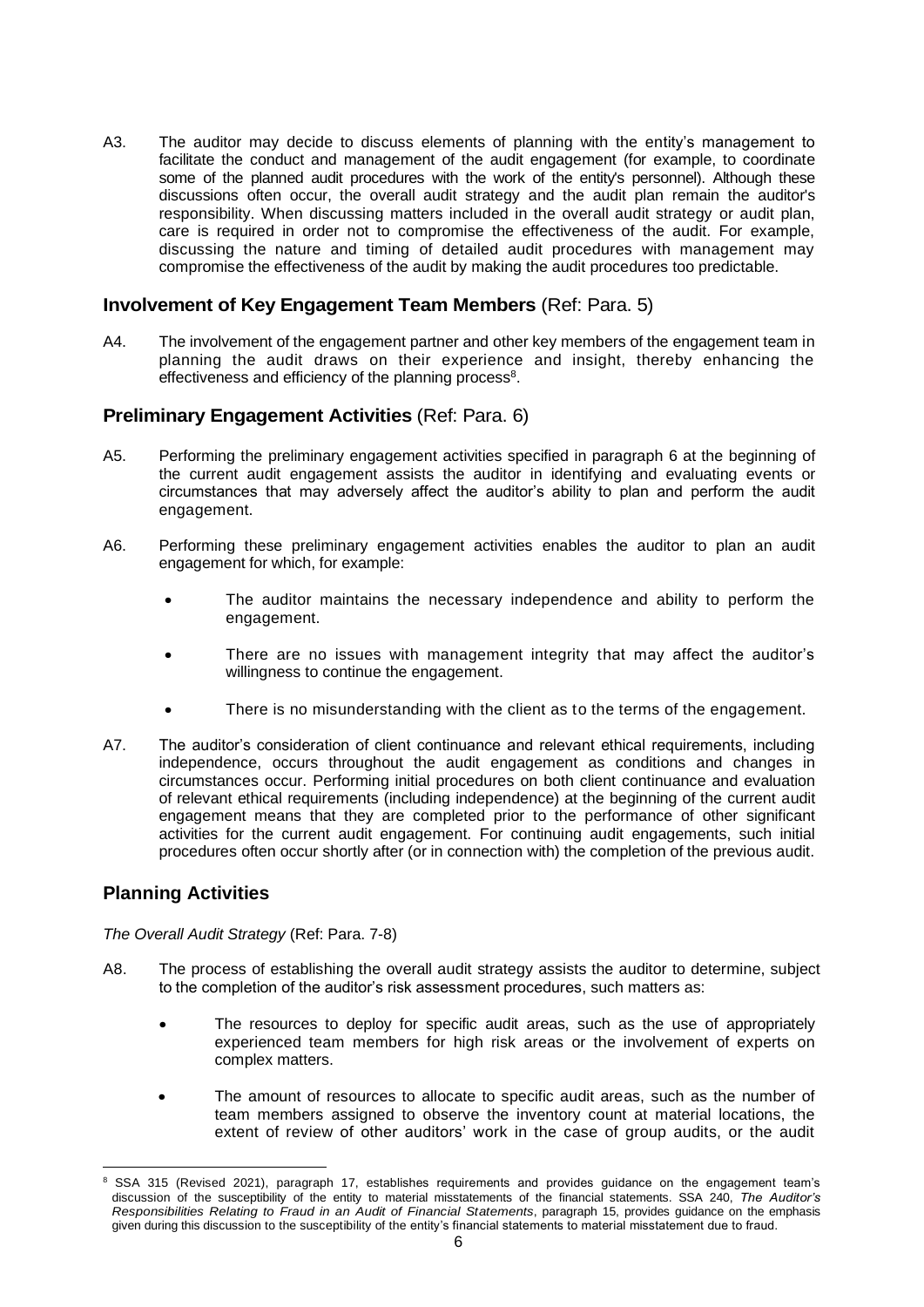budget in hours to allocate to high risk areas;

- When these resources are to be deployed, such as whether at an interim audit stage or at key cut-off dates; and
- How such resources are managed, directed and supervised, such as when team briefing and debriefing meetings are expected to be held, how engagement partner and manager reviews are expected to take place (for example, on-site or off-site), and whether to complete engagement quality control reviews.
- A9. The Appendix lists examples of considerations in establishing the overall audit strategy.
- A10. Once the overall audit strategy has been established, an audit plan can be developed to address the various matters identified in the overall audit strategy, taking into account the need to achieve the audit objectives through the efficient use of the auditor's resources. The establishment of the overall audit strategy and the detailed audit plan are not necessarily discrete or sequential processes, but are closely inter-related since changes in one may result in consequential changes to the other.

#### Considerations Specific to Smaller Entities

A11. In audits of small entities, the entire audit may be conducted by a very small audit team. Many audits of small entities involve the engagement partner (who may be a sole practitioner) working with one engagement team member (or without any engagement team members). With a smaller team, co-ordination of, and communication between, team members are easier. Establishing the overall audit strategy for the audit of a small entity need not be a complex or time-consuming exercise; it varies according to the size of the entity, the complexity of the audit, and the size of the engagement team. For example, a brief memorandum prepared at the completion of the previous audit, based on a review of the working papers and highlighting issues identified in the audit just completed, updated in the current period based on discussions with the owner-manager, can serve as the documented audit strategy for the current audit engagement if it covers the matters noted in paragraph 8.

*The Audit Plan* (Ref: Para. 9)

- A12. The audit plan is more detailed than the overall audit strategy in that it includes the nature, timing and extent of audit procedures to be performed by engagement team members. Planning for these audit procedures takes place over the course of the audit as the audit plan for the engagement develops. For example, planning of the auditor's risk assessment procedures occurs early in the audit process. However, planning the nature, timing and extent of specific further audit procedures depends on the outcome of those risk assessment procedures. In addition, the auditor may begin the execution of further audit procedures for some classes of transactions, account balances and disclosures before planning all remaining further audit procedures.
- A13. Determining the nature, timing and extent of planned risk assessment procedures, and the further audit procedures, as they relate to disclosures is important in light of both the wide range of information and the level of detail that may be encompassed in those disclosures. Further, certain disclosures may contain information that is obtained from outside of the general and subsidiary ledgers, which may also affect the assessed risks and the nature, timing and extent of audit procedures to address them.
- A14. Consideration of disclosures early in the audit assists the auditor in giving appropriate attention to, and planning adequate time for, addressing disclosures in the same way as classes of transactions, events and account balances. Early consideration may also help the auditor to determine the effects on the audit of:
	- Significant new or revised disclosures required as a result of changes in the entity's environment, financial condition or activities (for example, a change in the required identification of segments and reporting of segment information arising from a significant business combination);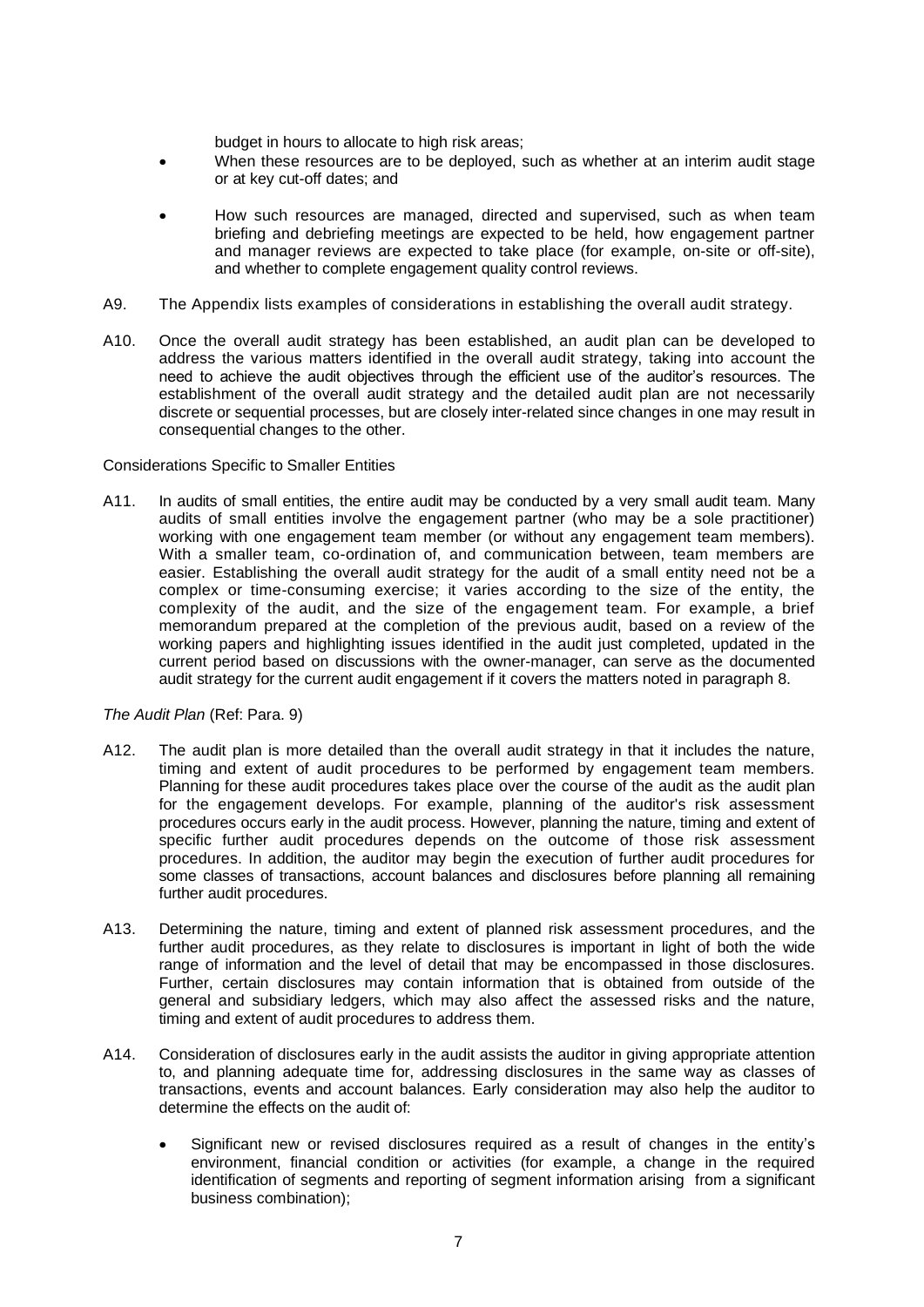- Significant new or revised disclosures arising from changes in the applicable financial reporting framework;
- The need for the involvement of an auditor's expert to assist with audit procedures related to particular disclosures (for example, disclosures related to pension or other retirement benefit obligations); and
- Matters relating to disclosures that the auditor may wish to discuss with those charged with governance.<sup>9</sup>

#### *Changes to Planning Decisions during the Course of the Audit (Ref: Para. 10)*

A15. As a result of unexpected events, changes in conditions, or the audit evidence obtained from the results of audit procedures, the auditor may need to modify the overall audit strategy and audit plan and thereby the resulting planned nature, timing and extent of further audit procedures, based on the revised consideration of assessed risks. This may be the case when information comes to the auditor's attention that differs significantly from the information available when the auditor planned the audit procedures. For example, audit evidence obtained through the performance of substantive procedures may contradict the audit evidence obtained through tests of controls.

#### *Direction, Supervision and Review* (Ref: Para. 11)

- A16. The nature, timing and extent of the direction and supervision of engagement team members and review of their work vary depending on many factors, including:
	- The size and complexity of the entity.
	- The area of the audit.
	- The assessed risks of material misstatement (for example, an increase in the assessed risk of material misstatement for a given area of the audit ordinarily requires a corresponding increase in the extent and timeliness of direction and supervision of engagement team members, and a more detailed review of their work).
	- The capabilities and competence of the individual team members performing the audit work.

SSA 220 contains further guidance on the direction, supervision and review of audit work<sup>10</sup>.

#### Considerations Specific to Smaller Entities

A17. If an audit is carried out entirely by the engagement partner, questions of direction and supervision of engagement team members and review of their work do not arise. In such cases, the engagement partner, having personally conducted all aspects of the work, will be aware of all material issues. Forming an objective view on the appropriateness of the judgments made in the course of the audit can present practical problems when the same individual also performs the entire audit. If particularly complex or unusual issues are involved, and the audit is performed by a sole practitioner, it may be desirable to consult with other suitably-experienced auditors or the auditor's professional body.

<sup>9</sup> SSA 260 (Revised), *Communication with Those Charged with Governance,* paragraph A13

<sup>10</sup> SSA 220, paragraphs 15-17.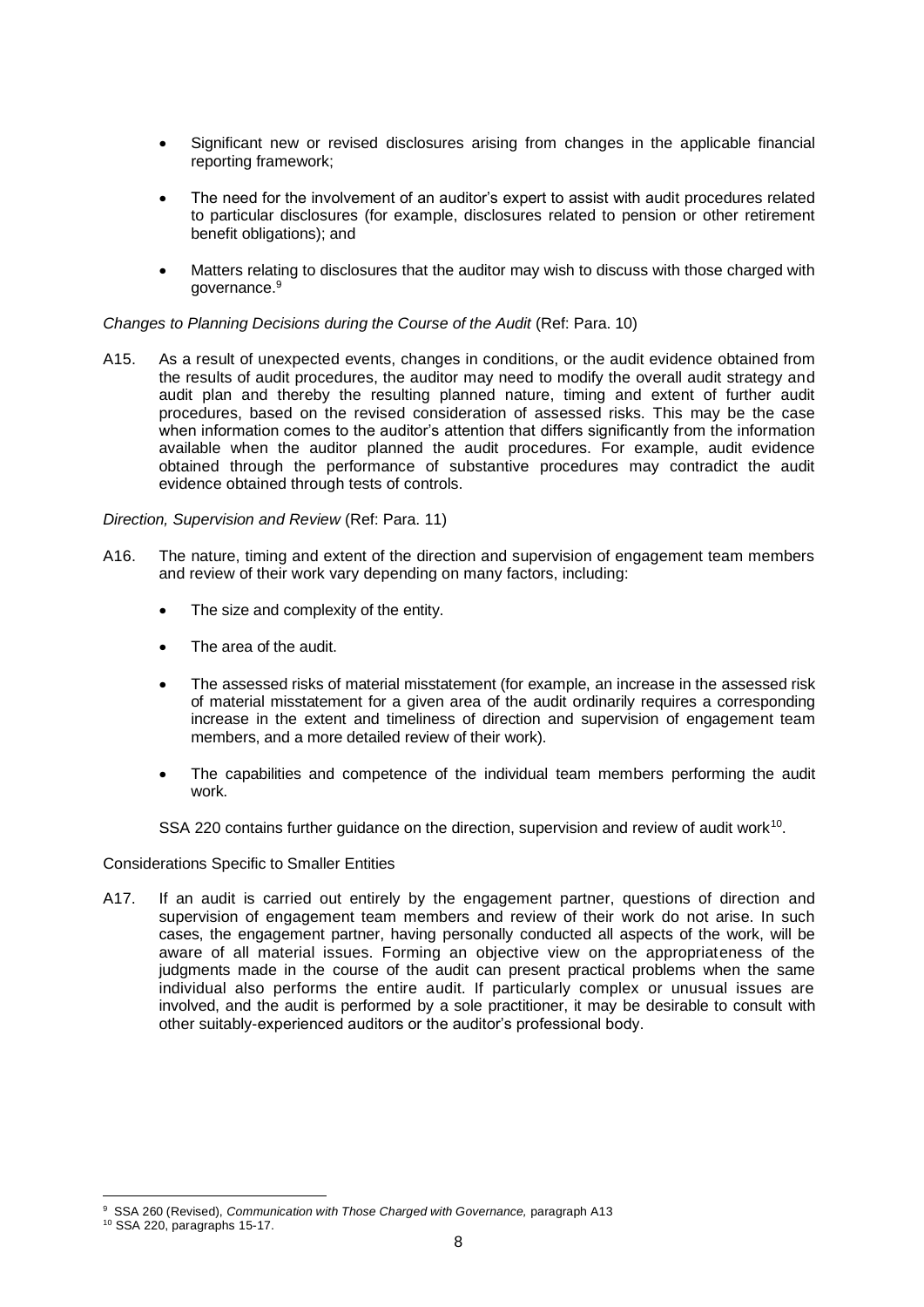#### **Documentation** (Ref: Para. 12)

- A18. The documentation of the overall audit strategy is a record of the key decisions considered necessary to properly plan the audit and to communicate significant matters to the engagement team. For example, the auditor may summarise the overall audit strategy in the form of a memorandum that contains key decisions regarding the overall scope, timing and conduct of the audit.
- A19. The documentation of the audit plan is a record of the planned nature, timing and extent of risk assessment procedures and further audit procedures at the assertion level in response to the assessed risks. It also serves as a record of the proper planning of the audit procedures that can be reviewed and approved prior to their performance. The auditor may use standard audit programs or audit completion checklists, tailored as needed to reflect the particular engagement circumstances.
- A20. A record of the significant changes to the overall audit strategy and the audit plan, and resulting changes to the planned nature, timing and extent of audit procedures, explains why the significant changes were made, and the overall strategy and audit plan finally adopted for the audit. It also reflects the appropriate response to the significant changes occurring during the audit.

#### *Considerations Specific to Smaller Entities*

A21. As discussed in paragraph A11, a suitable, brief memorandum may serve as the documented strategy for the audit of a smaller entity. For the audit plan, standard audit programs or checklists (see paragraph A17) drawn up on the assumption of few controls<sup>11</sup>, as is likely to be the case in a smaller entity, may be used provided that they are tailored to the circumstances of the engagement, including the auditor's risk assessments.

#### **Additional Considerations in Initial Audit Engagements** (Ref: Para. 13)

- A22. The purpose and objective of planning the audit are the same whether the audit is an initial or recurring engagement. However, for an initial audit, the auditor may need to expand the planning activities because the auditor does not ordinarily have the previous experience with the entity that is considered when planning recurring engagements. For an initial audit engagement, additional matters the auditor may consider in establishing the overall audit strategy and audit plan include the following:
	- Unless prohibited by law or regulation, arrangements to be made with the predecessor auditor, for example, to review the predecessor auditor's working papers.
	- Any major issues (including the application of accounting principles or of auditing and reporting standards) discussed with management in connection with the initial selection as auditor, the communication of these matters to those charged with governance and how these matters affect the overall audit strategy and audit plan.
	- The audit procedures necessary to obtain sufficient appropriate audit evidence regarding opening balances<sup>12</sup>.
	- Other procedures required by the firm's system of quality control for initial audit engagements (for example, the firm's system of quality control may require the involvement of another partner or senior individual to review the overall audit strategy prior to commencing significant audit procedures or to review reports prior to their issuance).

 $11$  SSA 315 (Revised 2021), paragraph 26(a)

<sup>12</sup> SSA 510, *Initial Audit Engagements—Opening Balances*.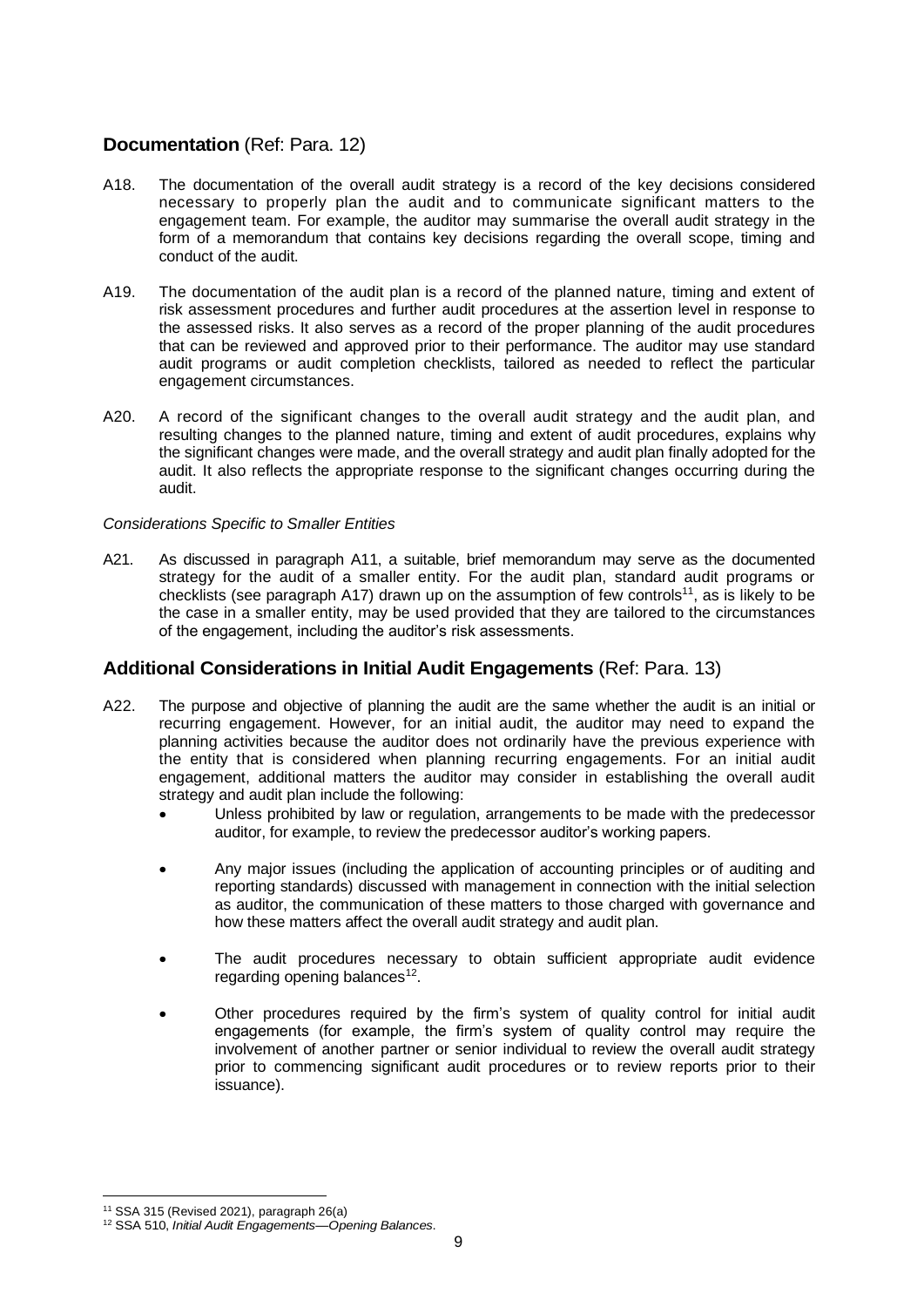# **Appendix**

(Ref: Para. 7-8, A8-A11)

# **Considerations in Establishing the Overall Audit Strategy**

This appendix provides examples of matters the auditor may consider in establishing the overall audit strategy. Many of these matters will also influence the auditor's detailed audit plan. The examples provided cover a broad range of matters applicable to many engagements. While some of the matters referred to below may be required by other SSAs, not all matters are relevant to every audit engagement and the list is not necessarily complete.

#### **Characteristics of the Engagement**

- The financial reporting framework on which the financial information to be audited has been prepared, including any need for reconciliations to another financial reporting framework.
- Industry-specific reporting requirements such as reports mandated by industry regulators.
- The expected audit coverage, including the number and locations of components to be included.
- The nature of the control relationships between a parent and its components that determine how the group is to be consolidated.
- The extent to which components are audited by other auditors.
- The nature of the business segments to be audited, including the need for specialised knowledge.
- The reporting currency to be used, including any need for currency translation for the financial information audited.
- The need for a statutory audit of standalone financial statements in addition to an audit for consolidation purposes.
- Whether the entity has an internal audit function and, if so, whether, in which areas and to what extent, the work of the function can be used, or internal auditors can be used to provide direct assistance, for purposes of the audit.
- The entity's use of service organisations and how the auditor may obtain evidence concerning the design or operation of controls performed by them.
- The expected use of audit evidence obtained in previous audits, for example, audit evidence related to risk assessment procedures and tests of controls.
- The effect of information technology on the audit procedures, including the availability of data and the expected use of computer-assisted audit techniques.
- The coordination of the expected coverage and timing of the audit work with any reviews of interim financial information and the effect on the audit of the information obtained during such reviews.
- The availability of client personnel and data.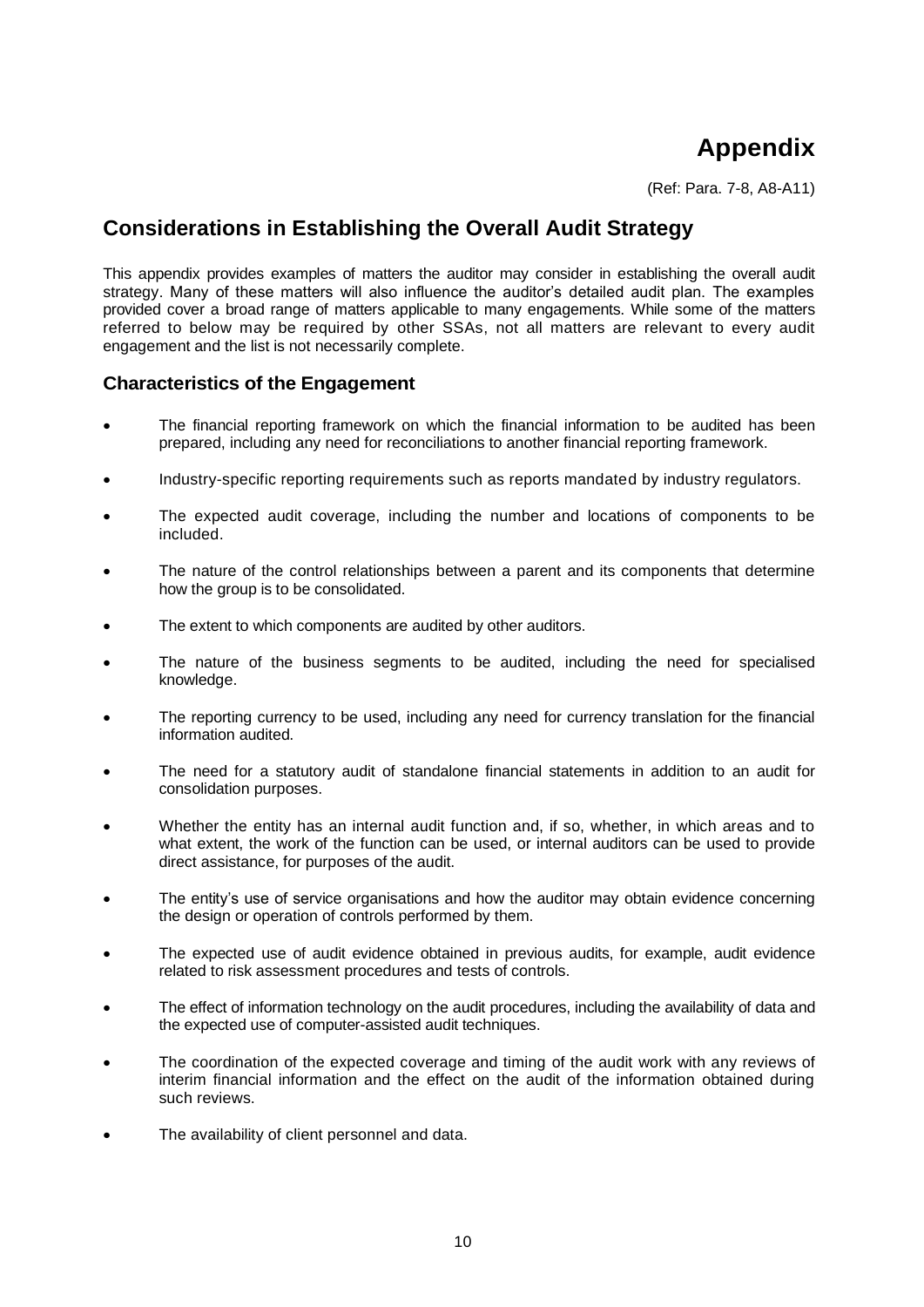### **Reporting Objectives, Timing of the Audit, and Nature of Communications**

- The entity's timetable for reporting, such as at interim and final stages.
- The organisation of meetings with management and those charged with governance to discuss the nature, timing and extent of the audit work.
- The discussion with management and those charged with governance regarding the expected type and timing of reports to be issued and other communications, both written and oral, including the auditor's report, management letters and communications to those charged with governance.
- The discussion with management regarding the expected communications on the status of audit work throughout the engagement.
- Communication with auditors of components regarding the expected types and timing of reports to be issued and other communications in connection with the audit of components.
- The expected nature and timing of communications among engagement team members, including the nature and timing of team meetings and timing of the review of work performed.
- Whether there are any other expected communications with third parties, including any statutory or contractual reporting responsibilities arising from the audit.

#### **Significant Factors, Preliminary Engagement Activities, and Knowledge Gained on Other Engagements**

- The determination of materiality in accordance with SSA 320<sup>13</sup> and, where applicable:
	- The determination of materiality for components and communication thereof to component auditors in accordance with SSA 600 $^{14}$ .
	- The preliminary identification of significant components and material classes of transactions, account balances and disclosures.
- Preliminary identification of areas where there may be a higher risk of material misstatement.
- The impact of the assessed risk of material misstatement at the overall financial statement level on direction, supervision and review.
- The manner in which the auditor emphasises to engagement team members the need to maintain a questioning mind and to exercise professional skepticism in gathering and evaluating audit evidence.
- Results of previous audits that involved evaluating the operating effectiveness of internal control, including the nature of identified deficiencies and action taken to address them.
- The discussion of matters that may affect the audit with firm personnel responsible for performing other services to the entity.
- Evidence of management's commitment to the design, implementation and maintenance of sound internal control, including evidence of appropriate documentation of such internal control.
- Changes within the applicable financial reporting framework, such as changes in accounting standards, which may involve significant new or revised disclosures.

<sup>13</sup> SSA 320, *Materiality in Planning and Performing an Audit*.

<sup>14</sup> SSA 600, *Special Considerations—Audits of Group Financial Statements (Including the Work of Component Auditors)*, paragraphs 21-23 and 40(c).